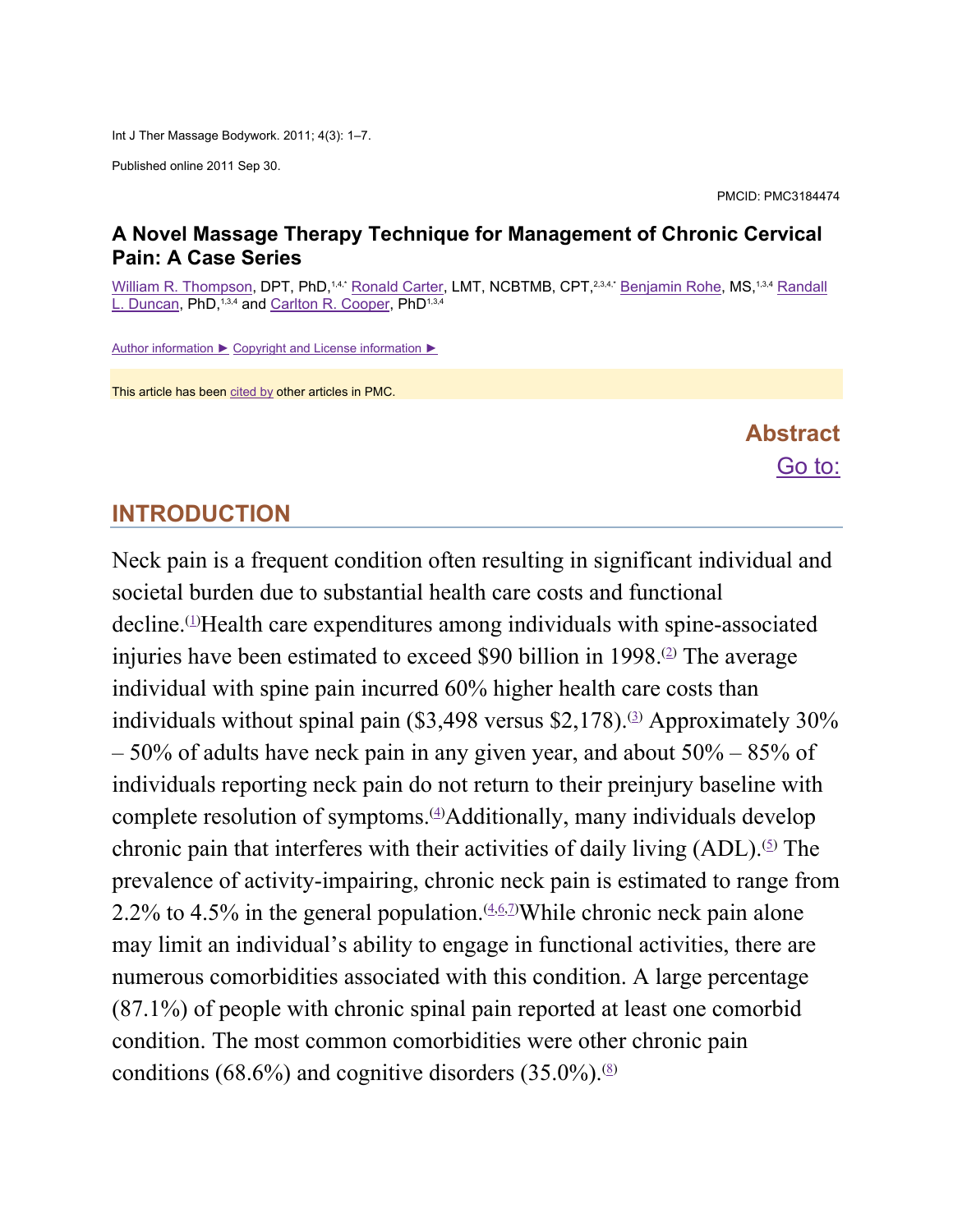Patients with chronic neck pain often present with a complex etiology. The complexity of neck pain may be attributed to confounding conditions such as joint hypomobility, often the result of the original trauma. This decreased cervical motion can lead to muscular trigger points that cause further pain and decreased range of motion (ROM), thus creating a vicious cycle of pain leading to decreased ROM, leading to further pain.<sup>(2)</sup> Many individuals with chronic neck pain do not respond to typical courses of pain medication, and surgical approaches remain controversial due to mixed outcomes.<sup>(10)</sup> Typical symptoms can range from headaches to limited ROM, radiculopathy, and generalized pain, all of which may lead to diminished quality of life and often loss of time at work.<sup>(2)</sup> Additionally, studies demonstrate that  $10\% - 22\%$  of participants with chronic neck pain develop chronic widespread pain or fibromyalgia.(11–13) These debilitating symptoms, combined with an increased likelihood of further exacerbation, emphasize the need for appropriate care and management of this pathology.

While treatments such as botulinum toxin injections,  $(14)$  medial branch-block injections, radiofrequency neurotomy,  $(15)$  and prescription narcotics  $(10)$  have been used to address chronic neck pain, these treatments have limitations and sometimes serious adverse effects.<sup>(16)</sup> Notably, opioid-derived medication use such as oxycodone, hydrocodone/acetaminophen, and morphine have several adverse effects including nausea, vomiting, dizziness, headaches, constipation, somnolence, and pruritus. These adverse effects were the primary cause of  $30\% - 40\%$  rates of attrition in studies involving these medications.<sup>(17–19)</sup> These high rates of adverse effects make conservative treatments, such as massage therapy, a viable and attractive option for the reduction and management of chronic neck pain.

The most appropriate methods to treat chronic neck pain remain debatable. While several studies indicate that conservative treatments, including massage therapy, may be effective in reducing pain and improving outcomes for persons with chronic neck pain,  $(20,21)$  the Cochrane review on massage for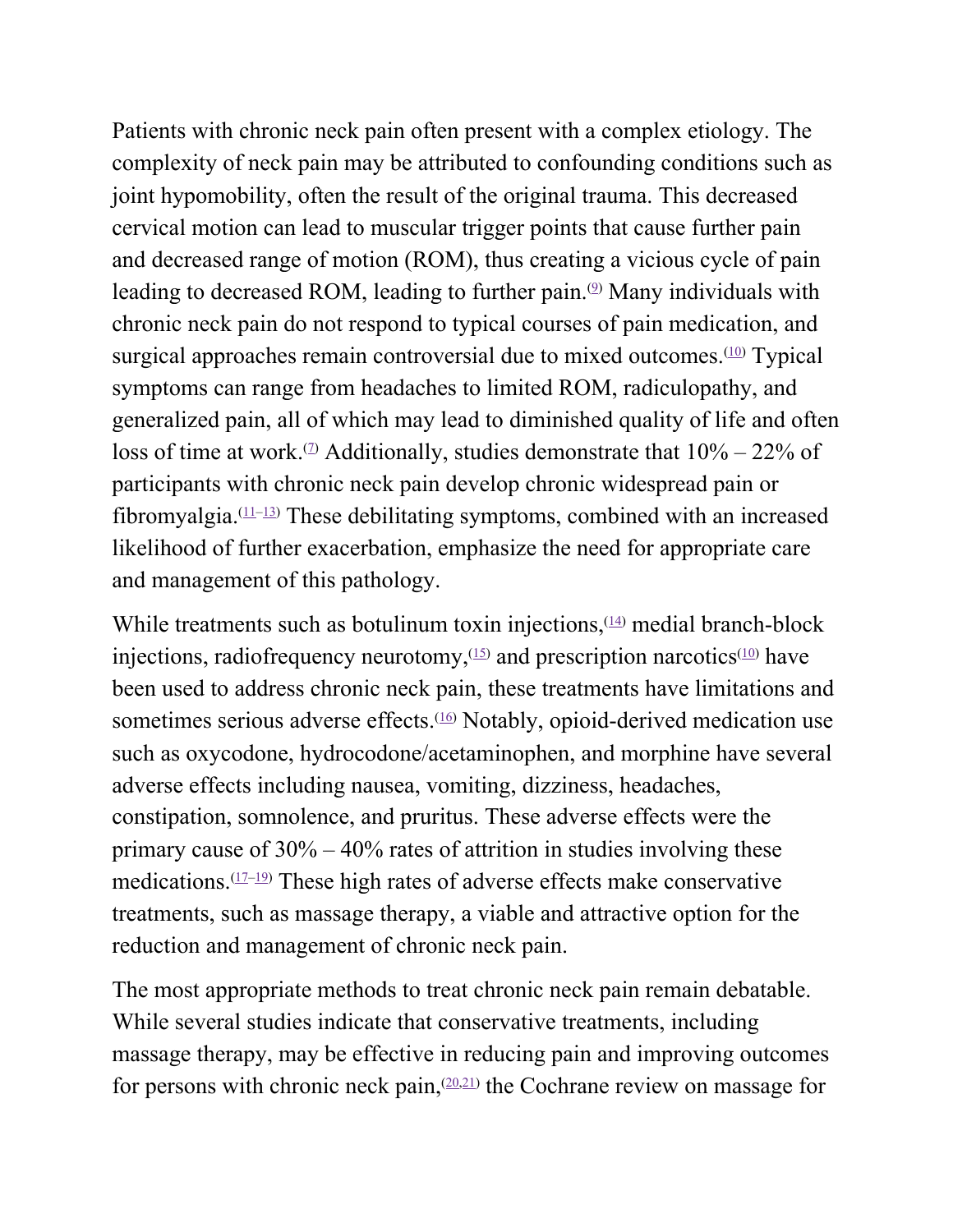mechanical neck disorders was cautious in drawing definitive conclusions. It stated that no recommendations for practice could be made with regard to the effectiveness of massage for neck pain, primarily because the overall quality of the studies available for review was judged to be poor.(21) The Cochrane review demonstrates the importance of ongoing investigations into the effectiveness of massage therapy.

Here we present the cases of two patients who were experiencing chronic neck pain for 5 years or more. A novel therapeutic intervention termed Integrative Muscular Movement Technique (IMMT), which will be described here for the first time, was applied. The aim of this treatment approach was to reduce the severity of the patient's symptoms, which included pain and limited ROM, with the end goal to help each patient return to their desired level of function.

Go to:

### **METHODS**

#### **Client Profile**

Patient A was a 46-year-old woman who presented with migraine headaches lasting most of the day and occurring 9–13 times per month. Her headaches were accompanied by cervical and shoulder stiffness and muscle spasms. Additionally, she reported a lack of sleep, which often limited her ability to fully engage her responsibilities at work and home. The patient's symptoms, including her insomnia, began approximately 5 years earlier when she was involved in a motor vehicle accident. She attributed the cervical pain, headaches, and inability to sleep to the injuries sustained in the accident. Prior to the onset of her symptoms, the patient was independent in all ADLs and participated in a variety of activities with her family without any functional limitations. She held a full-time job as a certified occupational therapy assistant and did not go on disability or lose any time at work due to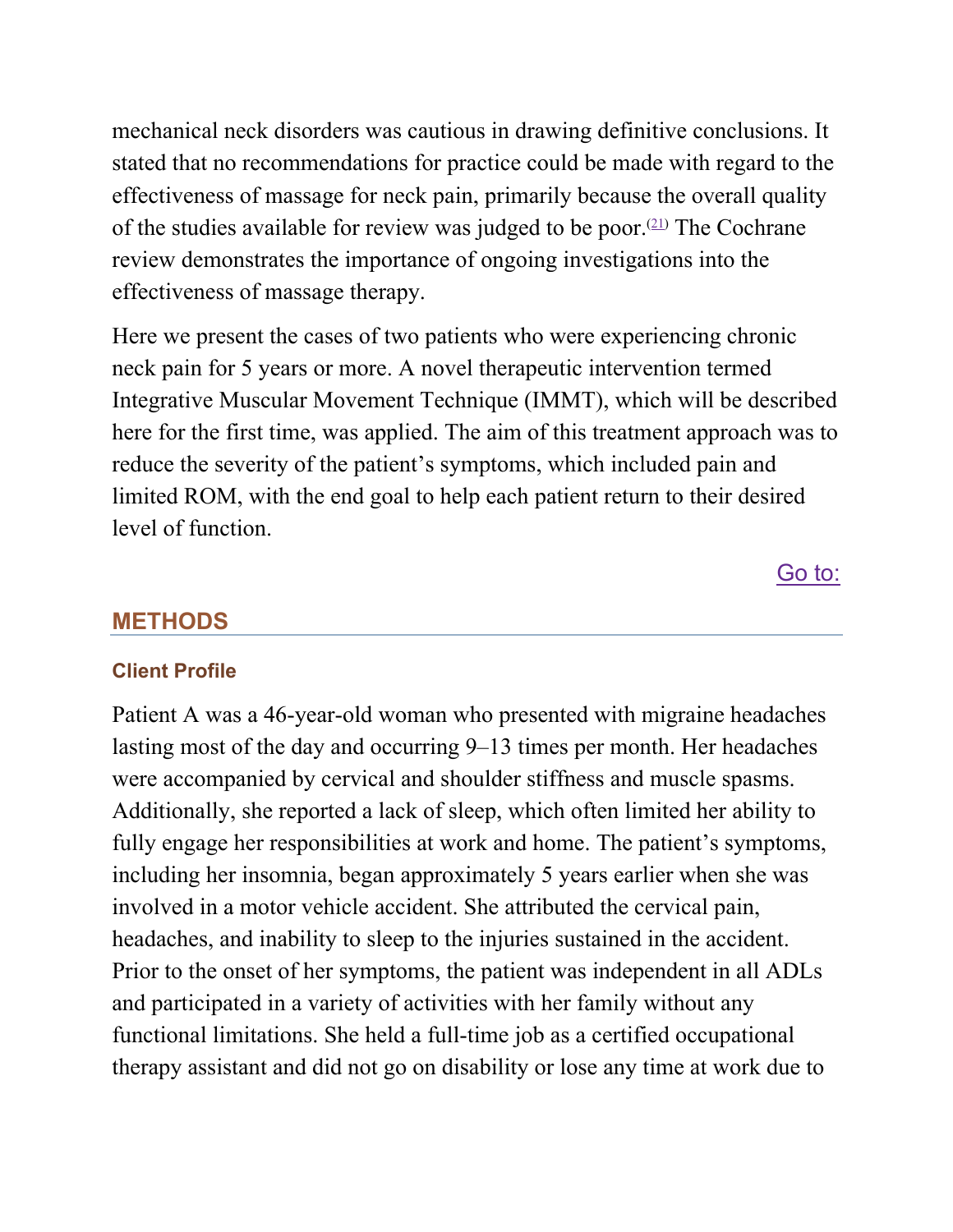her injury. The patient had never previously experienced massage or any other complementary therapy.

Patient B was a 53-year-old woman who presented with limited cervical ROM and chronic pain that had been persistent for the past 5 years. She attributed this pain to extended periods of poor posture and overuse necessitated by her job as a dental hygienist. The pain and limited ROM led to difficulty turning her head during activities such as driving and were severely aggravated by her work responsibilities. Prior to her pain, this patient experienced no functional limitations in any of her ADLs, including a variety of activities that she enjoyed with her family and friends, and had been able to interact with dental patients and desk work for more than 6 hours a day. During work hours her duties led her to adopt a forward-flexed posture most of the work day. Prior to this treatment, the patient had never experienced massage or any other complementary therapy.

#### **Therapist Profile**

The same therapist, a man with over 11 years of experience in massage therapy, treated both patients. The therapist obtained licensure in deep muscle therapy with a 600-hour course in the subject. Additionally, he had completed a 200-hour course in shiatsu massage and had owned his own massage therapy practice for 6 years.

#### **Intervention**

The IMMT is a novel massage intervention incorporating principles of myofascial release with active isolated stretching. Each patient received the IMMT treatment approximately twice a week for 4 weeks, for a total of eight treatments. Each treatment lasted approximately 20 minutes. The treatment duration and frequency was predetermined based on the perceived ability of each patient to tolerate the intervention. Prior to each treatment each patient's pain levels were recorded using a  $0-10$  verbal pain scale, where  $0 =$  no pain and  $10$  = the most extreme pain. Additionally, ROM measurements (cervical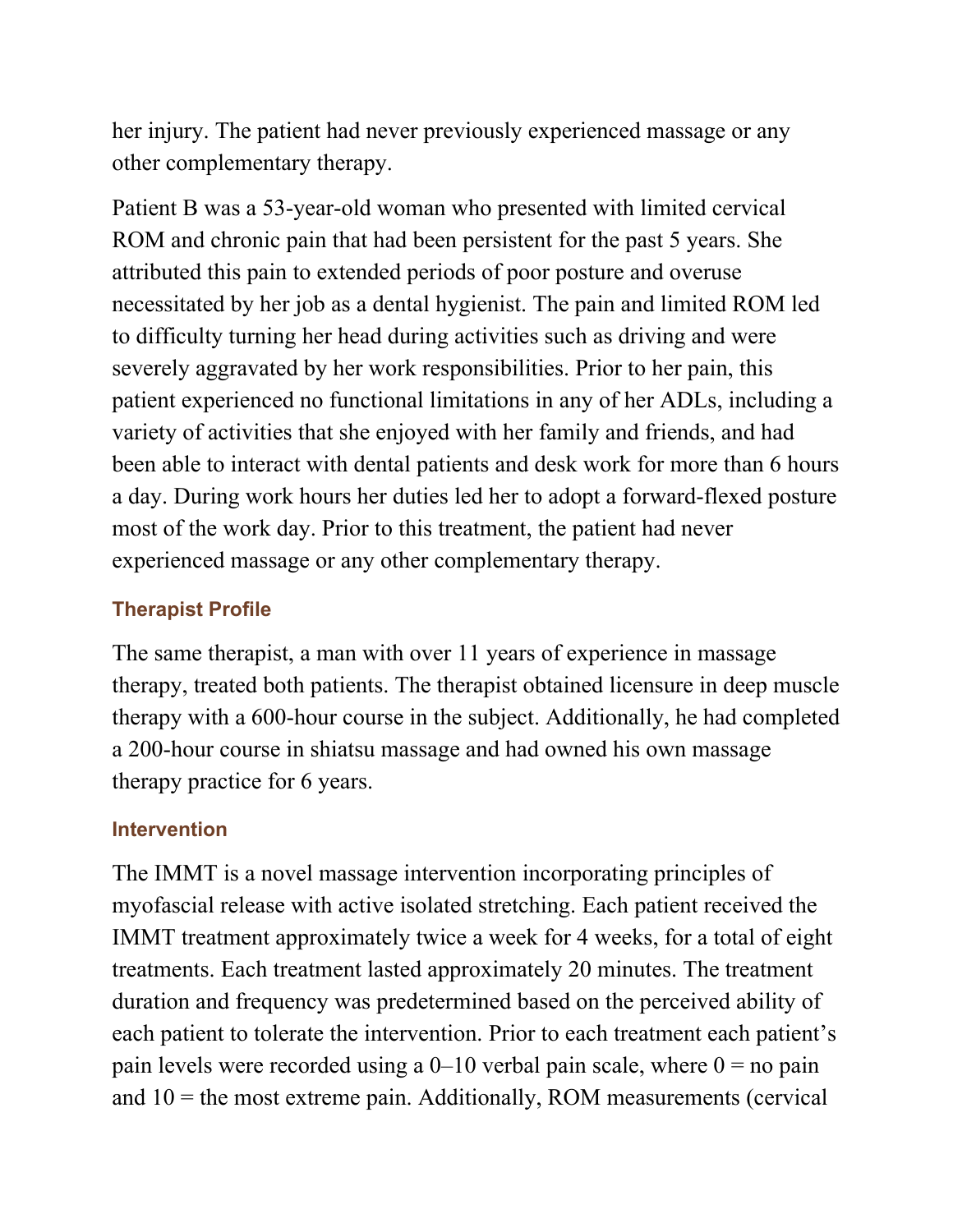flexion, extension, sidebending, and rotation) were assessed for each patient before and after each treatment. Flexion and extension were measured by aligning the axis of the goniometer with the center of the ear; the stationary arm was aligned vertically with the head and the moving arm followed the tip of the patient's nose. Cervical sidebending was measured with the axis of the goniometer aligned with the seventh cervical vertebra; the stationary arm was aligned vertically with the external occipital protuberance of the skull and the moving arm followed the head during sidebending. Rotation was measured with the axis of the goniometer at the center of the top of the skull; the stationary arm was aligned with the patient's nose and the moving arm followed the nose during the rotation movement.

The goal of the novel IMMT was to take advantage of compressive movements to help release myofascial adhesions (formation of excess fibrous connective tissue) while also incorporating short, controlled stretches with intervals of relaxation to override the tendency of the muscle to contract when stretched tightly. This approach focuses on four major muscle groups of the cervical region: the sternocleidomastoid (SCM), the scalene muscle group, the splenius muscle group, and the suboccipital muscle group. The potential benefits (decreased pain, reduced stiffness, and increased ROM) and risks (temporary discomfort and redness, and skin irritation) of the IMMT were described in detail, and informed consent was obtained from both patients prior to the initiation of treatment. The massage technique used for the patients described in this case series began with the patient lying supine. The treatment began with 5–10 strokes of effleurage using Swedish effleurage massage oil (TheraPro, Norfolk, VA, USA). Following effleurage, each treatment began by focusing on the SCM muscle and then continued to each subsequent muscle in the order mentioned above.

To begin the IMMT procedure the therapist placed one hand at the base of the muscle (eg, clavicular attachment of the SCM), using a firm grip to "pin" the muscle. The therapist's other hand was placed on the patient's head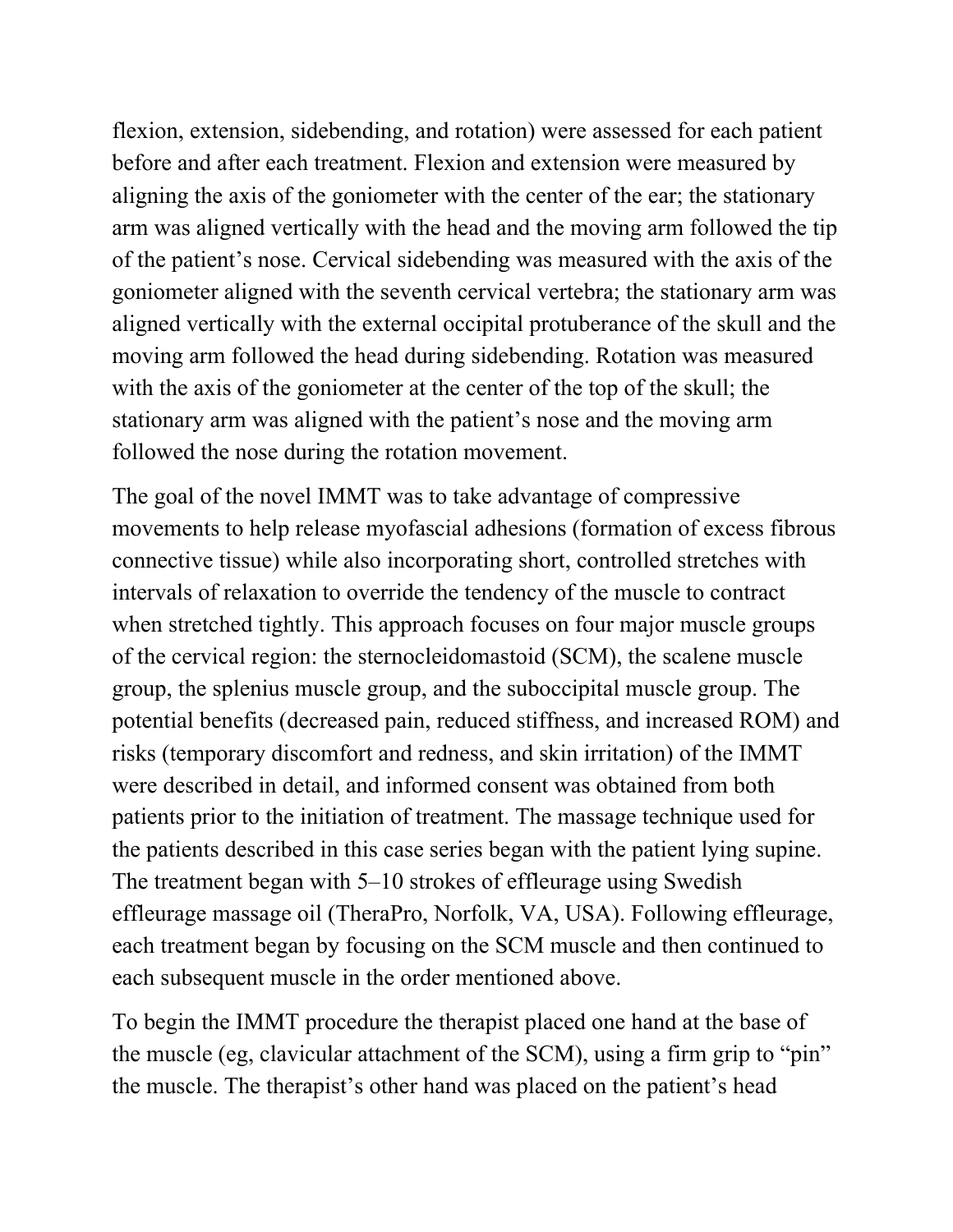(Figure 1). The muscle would then be placed in a compressed position (eg, cervical flexion for the SCM) by movement of the head via passive motion guided by the therapist. This compressed position was held for 2–3 seconds followed by movement of the head into a stretched position (eg, cervical extension for the SCM), which was held for 2–3 seconds. Following the compression and stretching phases, the muscle was returned to a neutral position, and the hand gripping the muscle then was moved to the middle of the muscle belly to once again pin the muscle in place while the compression and stretching actions were repeated once more. The hand used to pin the muscle was moved up the entire muscle each time, and at each position the muscle was moved into the compression and stretching positions (Figure 1). For each muscle treated, the muscle would be moved in all of its possible movements while the muscle would be pinned in each position as mentioned above. For example, the SCM muscle would be compressed/stretched by moving in to cervical flexion/extension as the hand was worked up the muscle belly as described above. This would then be followed by contralateral rotation/ipsilateral rotation and then ipsilateral sidebending/contralateral sidebending. Figure 2 details the compression/stretching patterns for each muscle treated.



### Figure 1

Integrative Muscular Movement Technique (IMMT) therapist and patient positioning. The patient was positioned in supine for the duration of the treatment. The muscle being addressed was "pinned" by the therapist's hand (therapist's **...**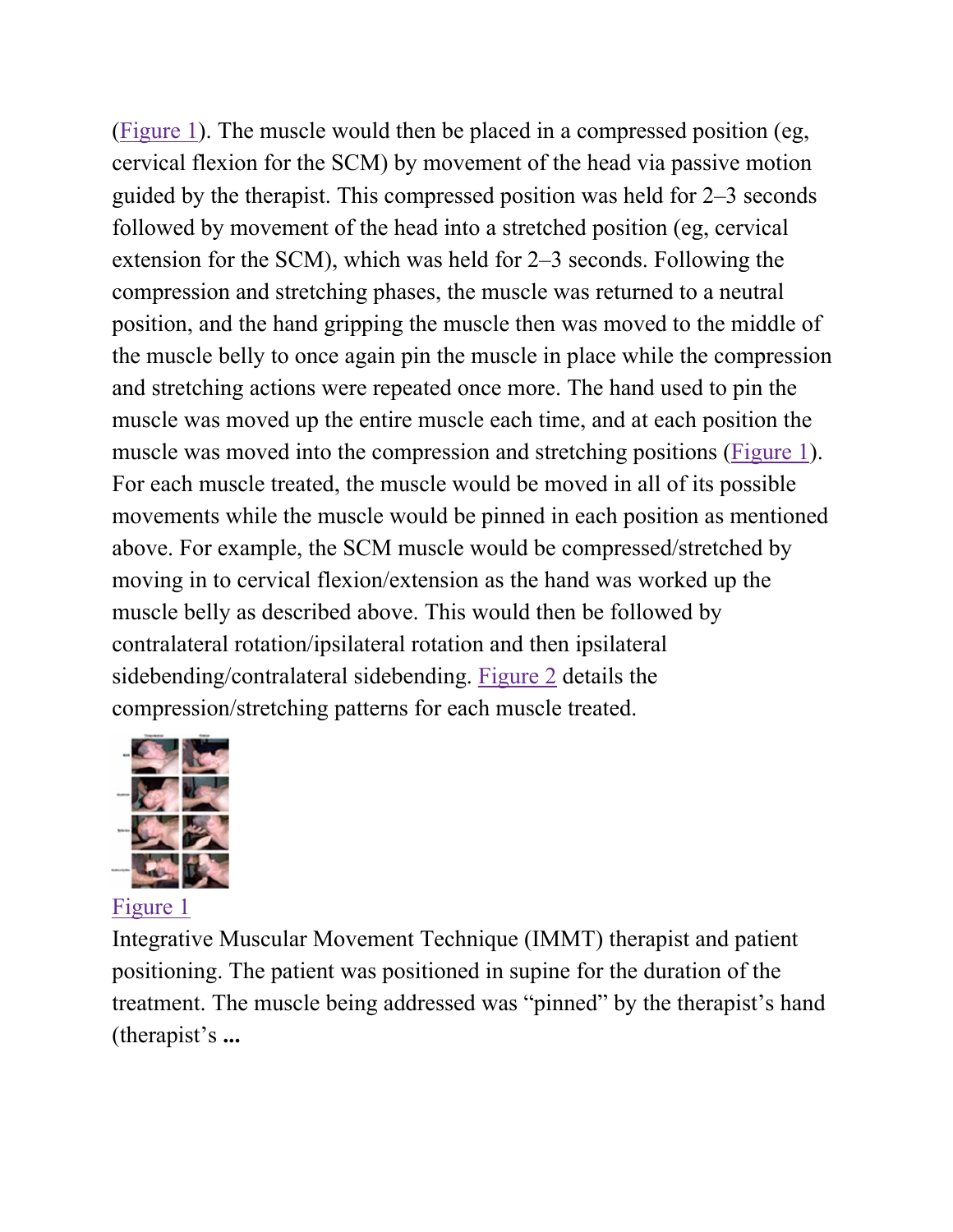

## Figure 2

Sequence of progression of Integrative Muscular Movement Technique (IMMT). The IMMT begins with 5–10 strokes of effleurage to warm the muscles. The sternocleidomastoid (SCM) muscle then is addressed. The therapist first uses the right hand to **...**

Go to:

# **RESULTS**

Over the course of eight treatments (over a 4- to 6-week interval) patient A experienced an overall reduction in pain from a rating of 6 (out of 10) to 2 and had a self-reported increased ability to sleep. Patient B saw a decrease in pain from 2 to 1 out of 10 (Figure 3). There was an initial increase in pain levels between the first and third treatment sessions (Figure 3). This increase is most likely due to an acute reaction to the treatment. The IMMT introduces an aggressive stretch likely to induce discomfort during the initial phase of the treatment. Despite the initial rise in pain, both patients experienced an overall reduction in their self-reported pain levels over the eight sessions. Additionally, both patients reported that the reduction of pain associated with the treatment resulted in an increased ability to perform functions related to their ADLs, including work, driving, and home-related responsibilities.



## Figure 3

Pain ratings as reported by each patient. Pain ratings were obtained before each treatment session and were reported on a scale of  $0-10$  with  $0 =$  no pain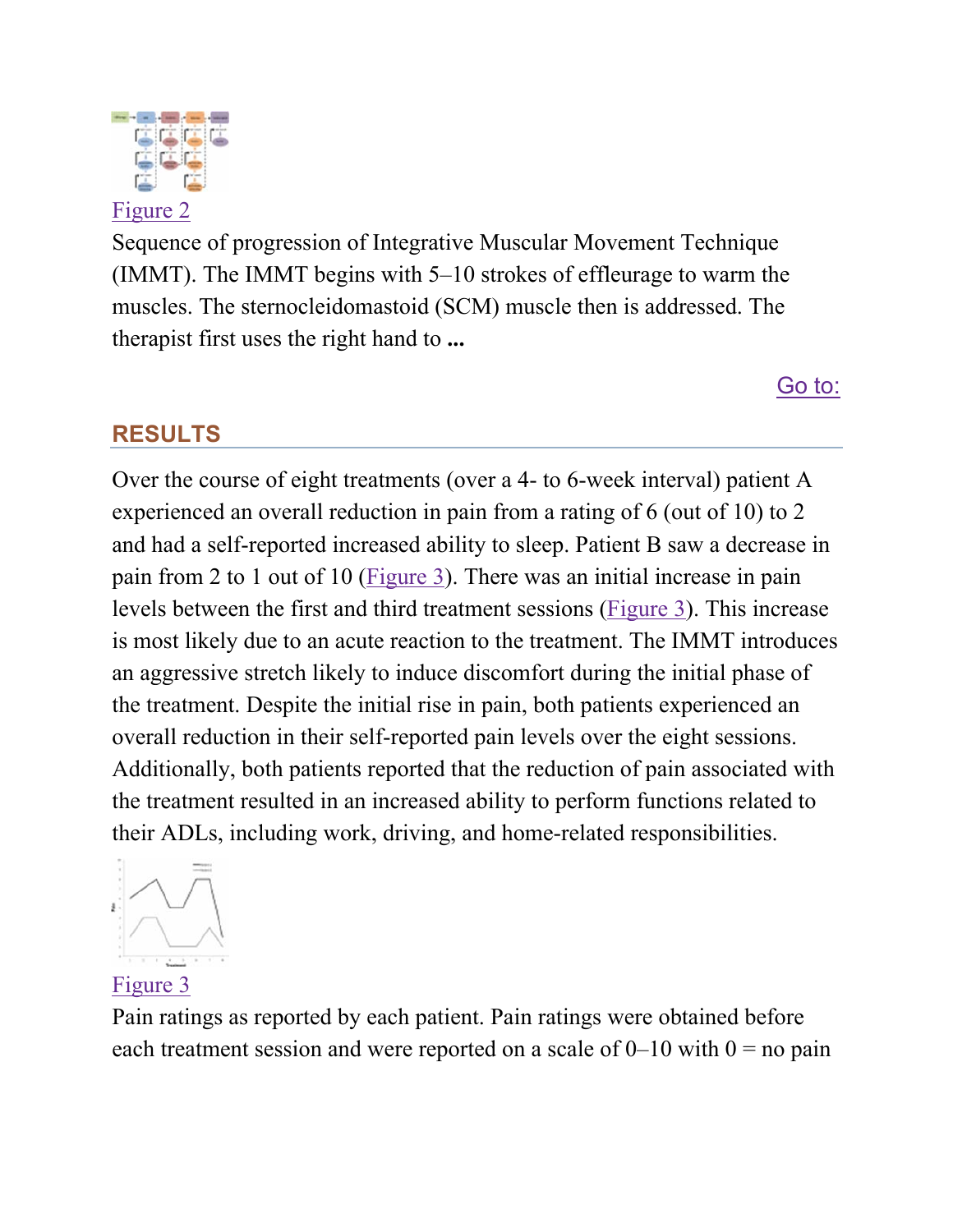and  $10 =$  worst possible pain. Patient A: decrease in pain from 6 to 2; Patient B: decrease **...**

In addition to improvements in overall pain levels, the IMMT treatment resulted in enhanced ROM in cervical flexion, extension, sidebending, and rotation compared with each patient's pretreatment measurements. Both patients experienced an improvement in ROM for all motions in the posttreatment measurement compared with the pretreatment ROM for all eight treatments. Additionally, overall ROM in all cervical movements increased in both patients at the posttreatment measurement on the final day of treatment compared with the pretreatment ROM for the first treatment. For patient A, the final ROM measurement following the last treatment increased over the pretreatment measurement of the first treatment by 33° (62%) in cervical flexion, 34° (55%) in extension, 16° (80%) in right sidebending, 19° (100%) in left sidebending, 14° (21%) in right rotation, and 19° (32%) in left rotation (Table 1). Patient B's ROM had improved similarly on the last day of treatment of IMMT compared with the first day. Patient B showed an increase of 45 $^{\circ}$  (100%) in cervical flexion, 20 $^{\circ}$  (27%) in extension, 16 $^{\circ}$  (46%) in right sidebending, 16° (46%) in left sidebending, 25° (33%) in right rotation, and 23° (30%) in left rotation (Table 2).

|                        | Flexion         |                          | Extension  |                          | Right<br>sidebending |                          | Left<br>sidebending |             |     |
|------------------------|-----------------|--------------------------|------------|--------------------------|----------------------|--------------------------|---------------------|-------------|-----|
|                        | Range           | P1                       | Range      | P1                       | Range                | $P$ V                    | Range               | $_{\rm PV}$ | Ran |
| Pre-<br>tx<br>day<br>1 | 53 <sup>e</sup> | $\overline{\phantom{a}}$ | 63*        | $\overline{\phantom{a}}$ | 20 <sup>4</sup>      | $\overline{\phantom{a}}$ | 19 <sup>e</sup>     | $\sim$      |     |
| Post<br>tx<br>day<br>1 | 63*             | 19%                      |            |                          |                      |                          | 33"                 | 74%         | 77  |
| Pre-<br>tx<br>day<br>8 | 77 <sup>m</sup> | 45%                      | <b>GOP</b> | 45%                      | 33 <sup>o</sup>      | 65%                      | 36*                 | 84%         |     |

## Table 1

Patient A's Range of Motion Measurements<sup>a</sup>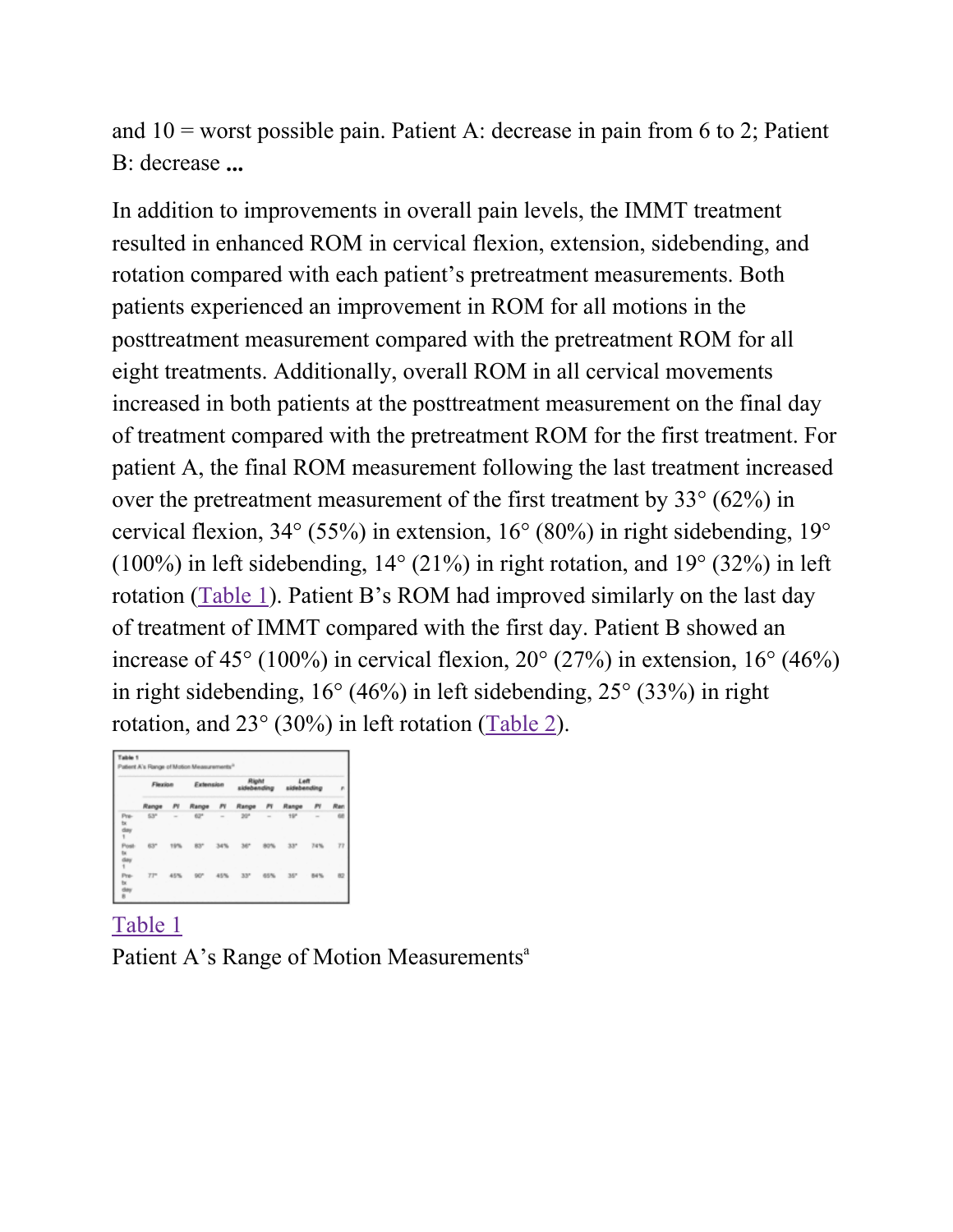|                         | Fiesion         |                          | Extension |        | Right<br>sidebending |        | Left<br>sidebending |                          |     |
|-------------------------|-----------------|--------------------------|-----------|--------|----------------------|--------|---------------------|--------------------------|-----|
|                         | Range           | m                        | Range PI  |        | Range PI             |        | Range               | P1                       | Ran |
| Pre-<br>tx<br>day<br>1  | $45^{\circ}$    | $\overline{\phantom{a}}$ | $74^{4}$  | $\sim$ | 365                  | $\sim$ | 365                 | $\overline{\phantom{a}}$ | 75  |
| Post-<br>tx<br>day<br>1 | T1 <sup>o</sup> | 58%                      | 89'       | 20%    | 36"                  | O%     | 44"                 | 26%                      |     |
| Pre-<br>tx<br>day<br>8  | 83"             | 84%                      | 687       | 19%    | 45*                  | 29%    | 48*                 | 37%                      | 93  |

# Table 2

Patient B's Range of Motion Measurements<sup>a</sup>

Overall, both patients reported being satisfied with the results achieved with the IMMT treatment. While the trajectory of pain for both patients shows an increase in pain after one to two treatments followed by another increase in pain just prior to the final treatment, an overall reduction in pain and a consistent increase in ROM in all tested movements over the course of the eight treatments were observed in both patients. Following the completion of all treatments, both patients reported an increased ability to participate in work and home-related activities.

Go to:

# **DISCUSSION**

The goal of this case series was to describe the novel IMMT massage intervention and to detail the treatment course of two patients receiving this intervention following chronic neck pain. This technique was designed to incorporate principles of myofascial release, reduce myofascial adhesions, and combine stretching and compression components to the muscle to increase ROM and reduce the effects of trigger points.

Patients experiencing chronic neck pain are often presented with a wide variety of treatment options from physicians, surgeons, physical therapists, chiropractors, and massage therapists. Given the limitations of some treatments and the frequently reported adverse effects of certain medications and invasive procedures, a multidisciplinary approach incorporating appropriate conservative treatments is often indicated. The IMMT method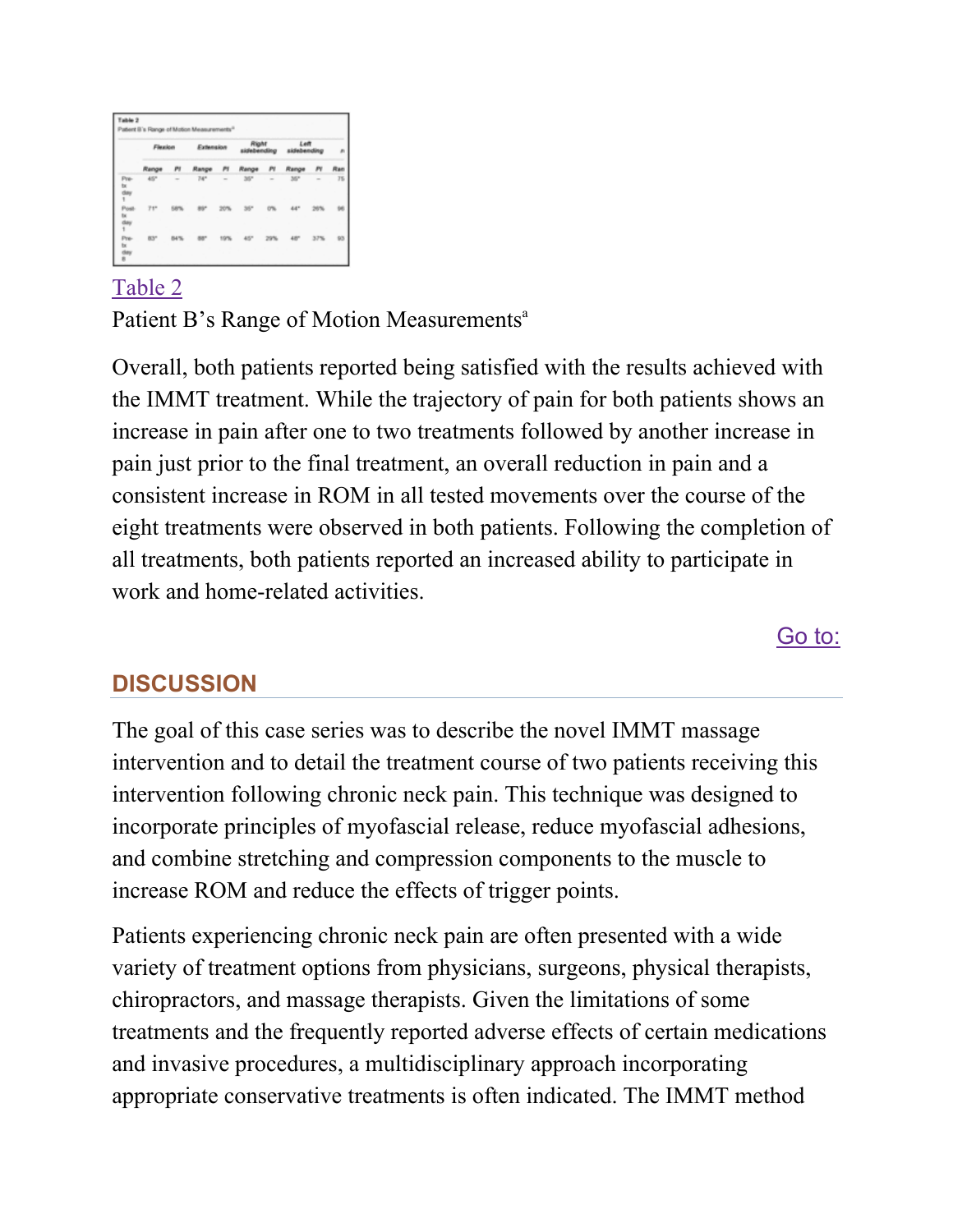may serve as an additional tool for massage therapists and rehabilitation specialists to treat patients with chronic neck pain.

Both patients in this case series experienced a reduction in their overall pain over the course of eight treatments. Additional studies are underway that include the implementation of a longer treatment course, which may influence the resolution of pain symptoms. Additionally, both patients reported the ability to participate more fully in their ADLs; however, this study did not quantitatively assess the functional outcomes of each patient on a longitudinal scale. The initiation of treatment for both of these patients was 5 years or more after the initial injury. While the IMMT would most likely not be indicated for patients after an acute injury, due to the aggressive nature of the muscle stretch, patients who are in the subacute phase following cervical injuries of muscular origin may benefit from this technique. Additional studies are ongoing to elucidate the appropriate treatment course, including the most effective time after injury to introduce this intervention.

Because this case series details the treatment progression of only two patients it is important to recognize that the approach described here is not intended to be a generalized treatment for all patients with neck pain. Neck pain often results from a complex etiology and caution must be taken to ensure that conditions such as fracture or nerve injury have not occurred prior to the initiation of any massage intervention. The IMMT treatment approach is intended to augment additional interventions with the oversight of a physician. Additionally, this technique may be beneficial when more conventional treatment approaches have been unsuccessful.

The most common complaint from both patients receiving this treatment was that the compression and stretch component of the intervention was often uncomfortable and sometimes painful. The trajectory of pain ratings from each patient (Figure 3) rose initially early in the treatment course with an eventual decline in pain followed by another increase. Ultimately, both patients reported an overall reduction of pain at the end of eight treatment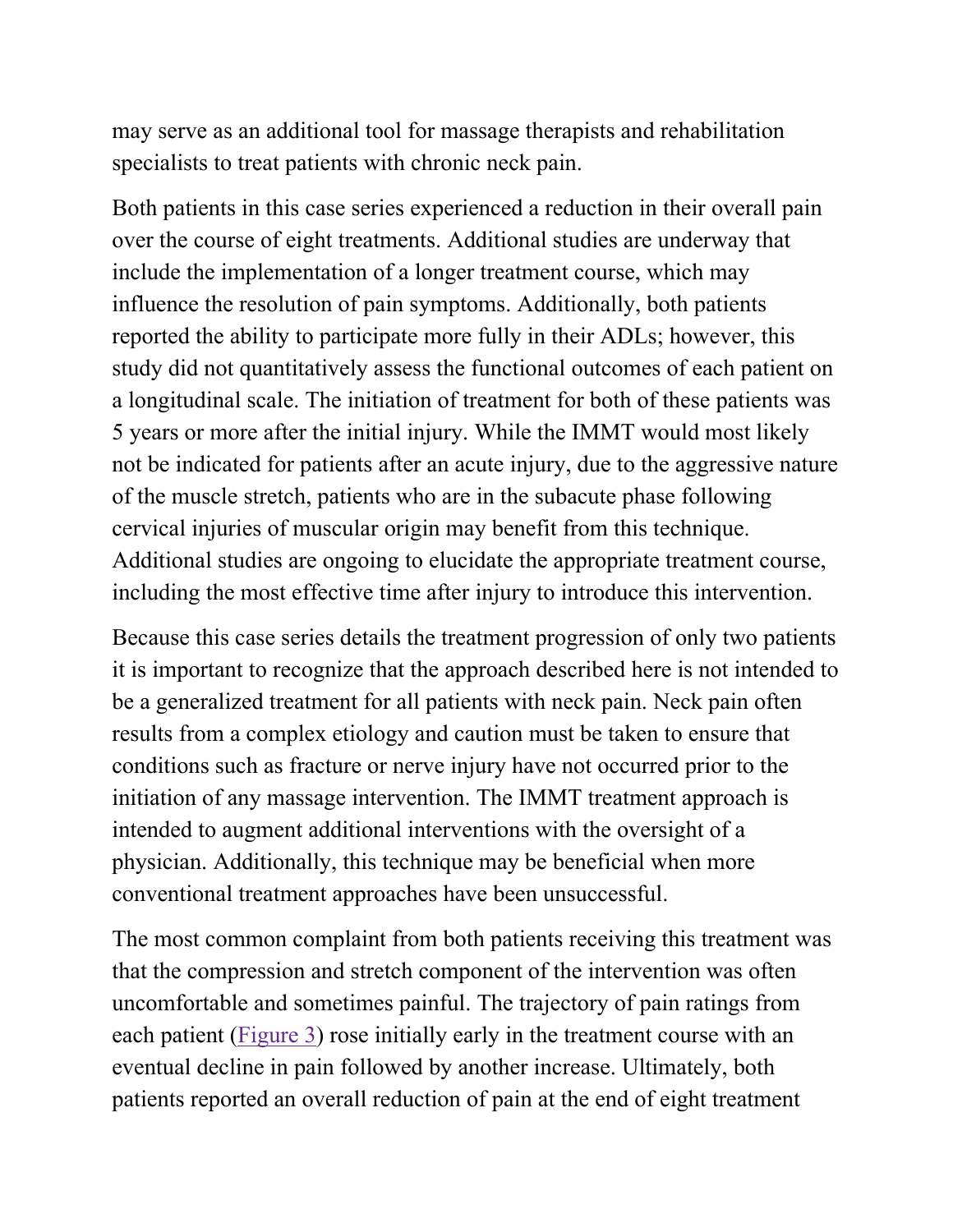sessions; however, the initial discomfort experienced with this massage regimen may be too uncomfortable for some patients, leading to decreased treatment compliance. The discomfort reported by each patient resulted in some muscle guarding during the treatment. To maintain a consistent treatment course over the eight sessions the treatment was not augmented because of the discomfort. In light of the feedback of pain with the initiation of the IMMT we are now exploring a less aggressive form of the technique to enhance patient comfort and compliance. To promote relaxation and to prevent additional muscle guarding, we recommend implementing rest periods and providing a longer period of effleurage prior to the stretching and compression component of the IMMT. Adding effleurage to the end of the treatment may also help the patient relax and increase treatment compliance.

We have several other recommendations when considering implementing the IMMT method for chronic neck pain. It is essential that the patient and the therapist have an open dialogue concerning the expectations of the treatment progression. The patient must understand that there may be adverse effects, such as temporary discomfort, related to the treatment. While some discomfort may accompany each treatment, the lasting effect of the intervention will most likely outweigh this. Patient feedback is encouraged before, during, and after each treatment session, in order to determine which components of the intervention are most helpful. Additionally, patients can benefit from instruction on proper posture to help prevent undue stress or strain on their cervical spine during work, driving, or activities at home.

Both patients described in this case series reported that they were satisfied with the overall progression of the treatment and the reduction of their pain. Most notably, they were pleased with their increased ability to participate in activities in which they were previously limited due to their pain and limited ROM. Patient A also commented on the enhanced ability to sleep, which she attributed to a reduction in her neck pain.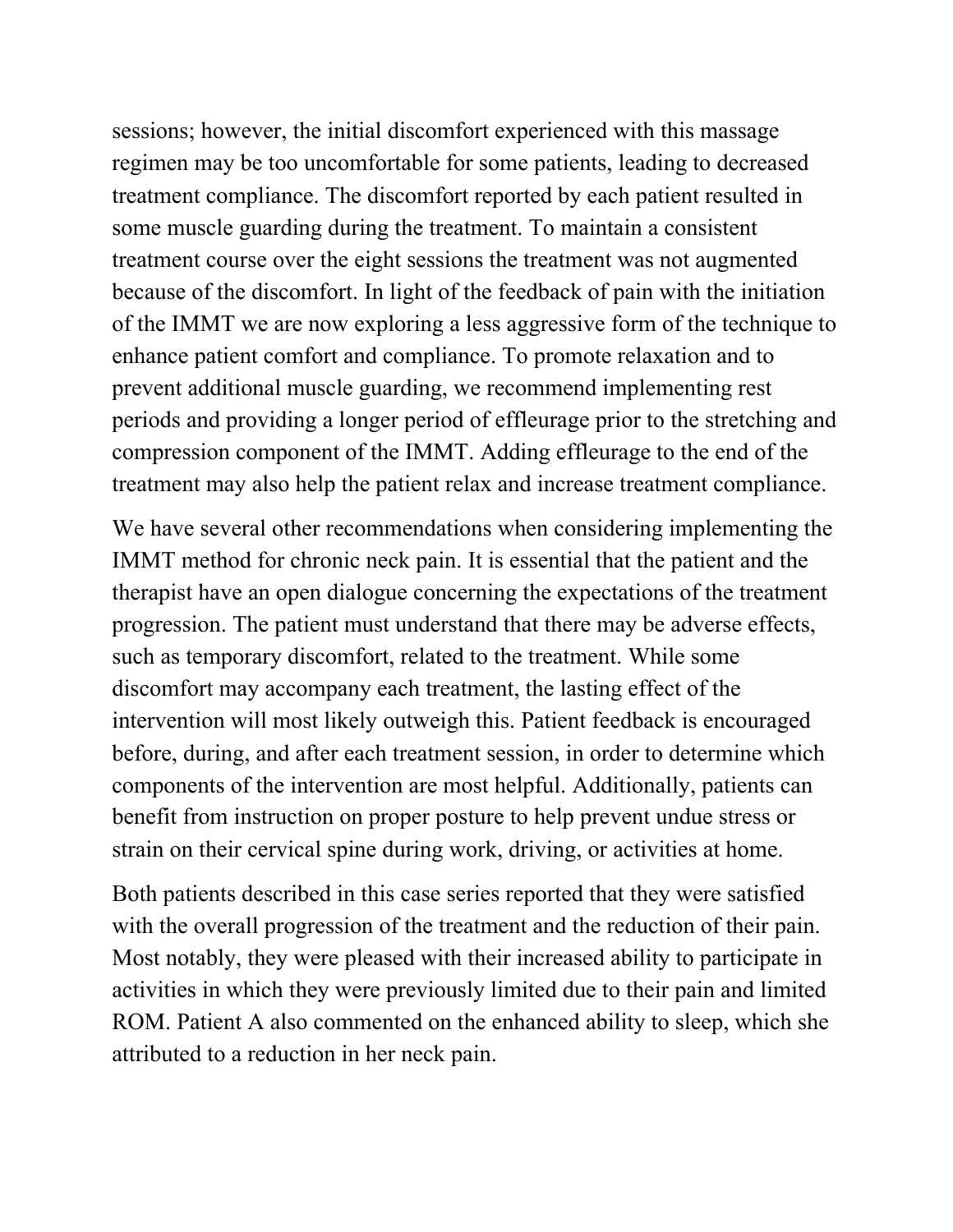Future studies with a larger patient population are underway. Additionally, for more accurate assessments, additional questionnaires should be employed. These may include self-reports, functional assessments such as The Functional Status Questionnaire,  $(22)$  physiological measures such as the McGill Pain Questionnaire,  $(23)$  or indicators of functional decline such as the Neck Disability Index.<sup>(24)</sup> These tools may more accurately assess the results of the treatment plan, assisting the therapist and patient in monitoring progress.

In this case series we have detailed the progression of two patients treated with a novel massage intervention called IMMT. Both patients, who had chronic neck pain, experienced reduced pain, increased ROM, and an increased ability to participate in regular daily activities after an eighttreatment course of IMMT. These positive effects indicate that this treatment may be beneficial as an additional option for patients with musculoskeletal cervical pathologies. This treatment protocol and the related guidelines discussed here can contribute to further studies of patients with chronic neck pain seeking alternative therapy options.

Go to:

# **Acknowledgments**

Funding support: This study was supported by Foundation for Physical Therapy Florence Kendall Scholarship, Foundation for Physical Therapy Promotion of Doctoral Studies II training fellowship, and the American Physical Therapy Association Section on Geriatrics Adopt-A-Doc Scholarship to WRT and The Center for Translational Cancer Research to BR and CRC.

Go to:

### **Footnotes CONFLICT OF INTEREST NOTIFICATION**

All authors have no conflicts of interest.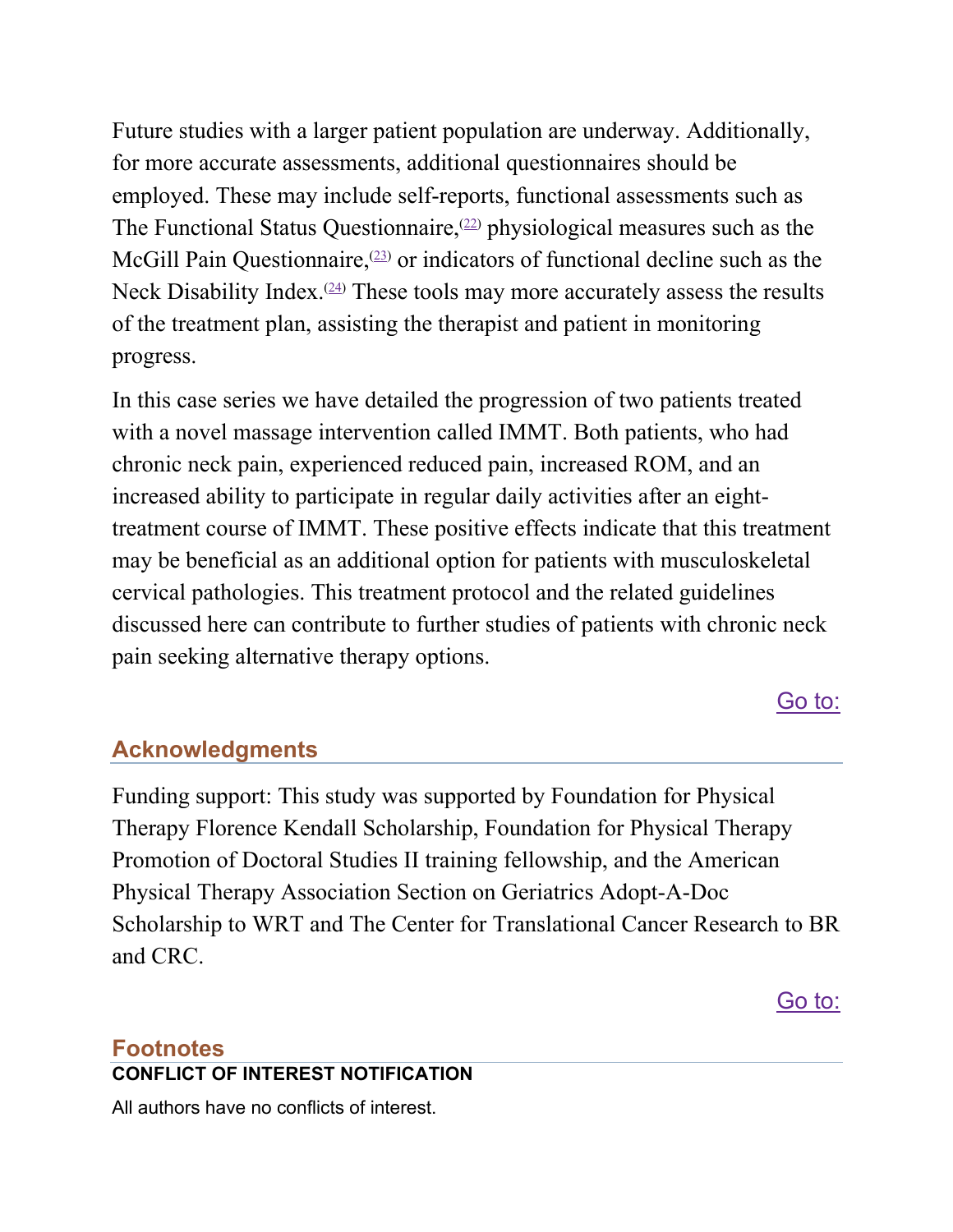# **REFERENCES**

1. Carroll LJ, Cassidy JD, Peloso PM, et al. Methods for the best evidence synthesis on neck pain and its associated disorders: the Bone and Joint Decade 2000–2010 Task Force on Neck Pain and Its Associated Disorders. Spine (Phila Pa 1976) 2008;33(4 Suppl):S33–S38. doi: 10.1097/BRS.0b013e3181644b06.[PubMed] [Cross Ref]

2. Luo X, Pietrobon R, Sun SX, et al. Estimates and patterns of direct health care expenditures among individuals with back pain in the United States. Spine (Phila Pa 1976) 2004;29(1):79–86. doi: 10.1097/01.BRS.0000105527.13866.0F.[PubMed] [Cross Ref]

3. Bell GK, Kidd D, North RB. Cost-effectiveness analysis of spinal cord stimulation in treatment of failed back surgery syndrome. J Pain Symptom Manage. 1997;13(5):286–295. doi: 10.1016/S0885-3924(96)00323- 5. [PubMed][Cross Ref]

4. Haldeman S, Carroll L, Cassidy JD, et al. The Bone and Joint Decade 2000–2010 Task Force on Neck Pain and Its Associated Disorders: executive summary.Spine (Phila Pa 1976) 2008;33(4 Suppl):S5–S7. doi: 10.1097/BRS.0b013e3181643f40. [PubMed] [Cross Ref]

5. Carroll LJ, Hogg-Johnson S, van der Velde G, et al. Course and prognostic factors for neck pain in the general population: results of the Bone and Joint Decade 2000–2010 Task Force on Neck Pain and Its Associated Disorders. Spine (Phila Pa 1976) 2008;33(4 Suppl):S75–S82. doi: 10.1097/BRS.0b013e31816445be. [PubMed] [Cross Ref]

6. Chiu TT, Leung AS. Neck pain in Hong Kong: a telephone survey on prevalence, consequences, and risk groups. Spine (Phila Pa 1976)2006;31(16):E540–E544. doi: 10.1097/01.brs.0000225999.02326.ad. [PubMed][Cross Ref]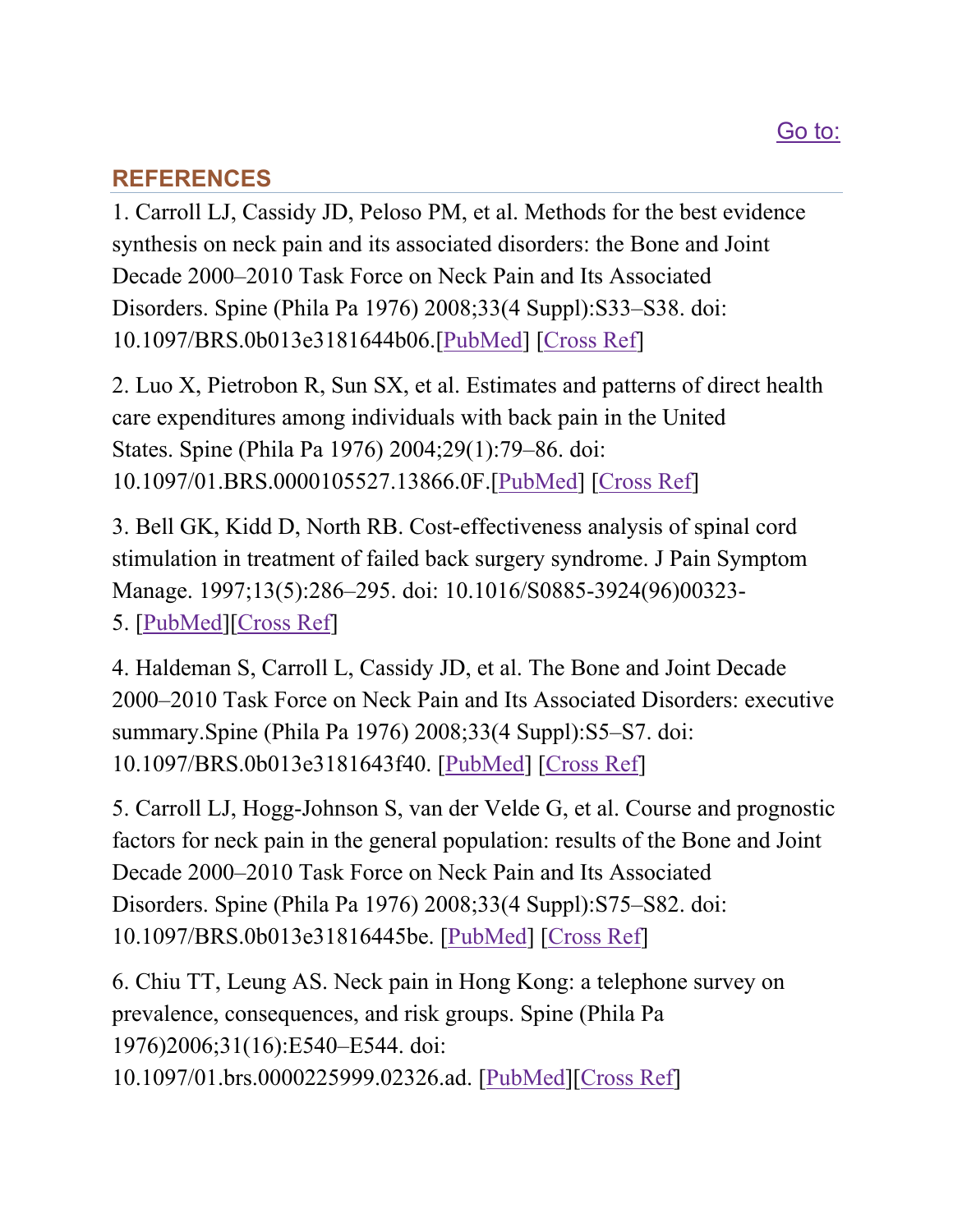7. Goode AP, Freburger J, Carey T. Prevalence, practice patterns, and evidence for chronic neck pain. Arthritis Care Res (Hoboken) 2010;62(11):1594–1601. doi: 10.1002/acr.20270. [PMC free article] [PubMed] [Cross Ref]

8. Von Korff M, Crane P, Lane M, et al. Chronic spinal pain and physicalmental comorbidity in the United States: results from the national comorbidity survey replication. Pain. 2005;113(3):331–339. doi: 10.1016/j.pain.2004.11.010.[PubMed] [Cross Ref]

9. Fernandez-de-Las-Penas C. Interaction between trigger points and joint hypomobility: a clinical perspective. J Man Manip Ther. 2009;17(2):74–77. doi: 10.1179/106698109790824721. [PMC free article] [PubMed] [Cross Ref]

10. Ma K, Jiang W, Zhou Q, et al. The efficacy of oxycodone for management of acute pain episodes in chronic neck pain patients. Int J Clin Pract. 2008;62(2):241–247. doi: 10.1111/j.1742- 1241.2007.01567.x. [PubMed] [Cross Ref]

11. Andersson HI. The course of non-malignant chronic pain: a 12-year follow-up of a cohort from the general population. Eur J Pain. 2004;8(1):47– 53. doi: 10.1016/S1090-3801(03)00064-8. [PubMed] [Cross Ref]

12. Buskila D, Neumann L, Vaisberg G, et al. Increased rates of fibromyalgia following cervical spine injury: a controlled study of 161 cases of traumatic injury.Arthritis Rheum. 1997;40(3):446–452. doi: 10.1002/art.1780400310. [PubMed][Cross Ref]

13. Holm LW, Carroll LJ, Cassidy JD, et al. Widespread pain following whiplash-associated disorders: incidence, course, and risk factors. J Rheumatol.2007;34(1):193–200. [PubMed]

14. Langevin P, Lowcock J, Weber J, et al. Botulinum toxin intramuscular injections for neck pain: a systematic review and metaanalysis. J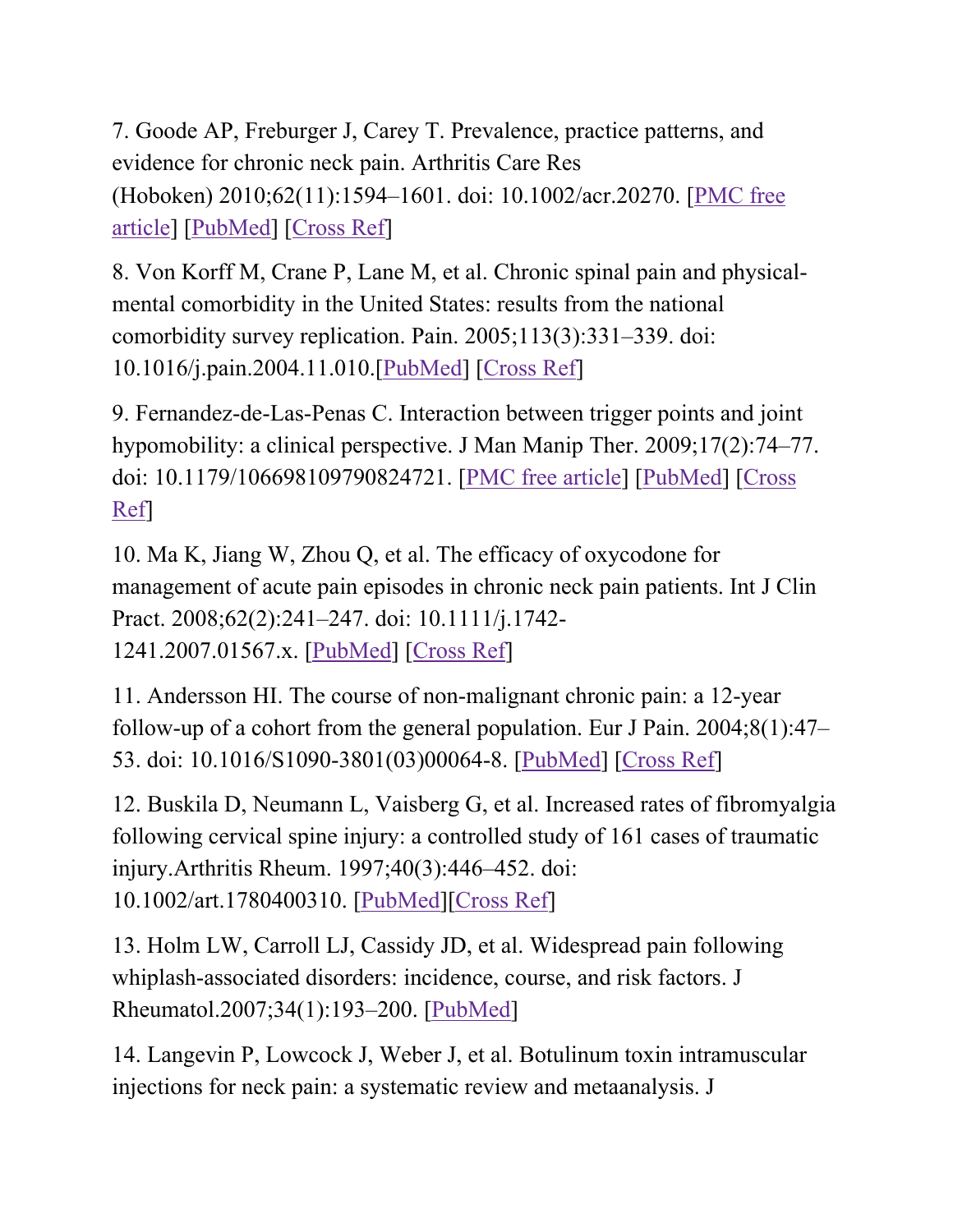Rheumatol.2011;38(2):203–214. doi: 10.3899/jrheum.100739. [PubMed] [Cross Ref]

15. Schofferman J, Bogduk N, Slosar P. Chronic whiplash and whiplashassociated disorders: an evidence-based approach. J Am Acad Orthop Surg.2007;15(10):596–606. [PubMed]

16. Datta S, Lee M, Falco FJ, et al. Systematic assessment of diagnostic accuracy and therapeutic utility of lumbar facet joint interventions. Pain Physician.2009;12(2):437–460. [PubMed]

17. Hale ME, Dvergsten C, Gimbel J. Efficacy and safety of oxymorphone extended release in chronic low back pain: results of a randomized, doubleblind, placebo- and active-controlled phase III study. J Pain. 2005;6(1):21– 28. doi: 10.1016/j.jpain.2004.09.005. [PubMed] [Cross Ref]

18. Hale ME, Ahdieh H, Ma T, et al. Efficacy and safety of OPANA ER (oxymorphone extended release) for relief of moderate to severe chronic low back pain in opioid-experienced patients: a 12-week, randomized, doubleblind, placebo-controlled study. J Pain. 2007;8(2):175–184. doi: 10.1016/j.jpain.2006.09.011. [PubMed] [Cross Ref]

19. Katz N, Rauck R, Ahdieh H, et al. A 12-week, randomized, placebocontrolled trial assessing the safety and efficacy of oxymorphone extended release for opioid-naive patients with chronic low back pain. Curr Med Res Opin. 2007;23(1):117–128. doi:

10.1185/030079906X162692. [PubMed] [Cross Ref]

20. Sherman KJ, Cherkin DC, Hawkes RJ, et al. Randomized trial of therapeutic massage for chronic neck pain. Clin J Pain. 2009;25(3):233–238. doi: 10.1097/AJP.0b013e31818b7912. [PMC free article] [PubMed] [Cross Ref]

21. Kay TM, Gross A, Goldsmith C, et al. Exercises for mechanical neck disorders. Cochrane Database Syst Rev. 2005;(3):CD004250. [PubMed]